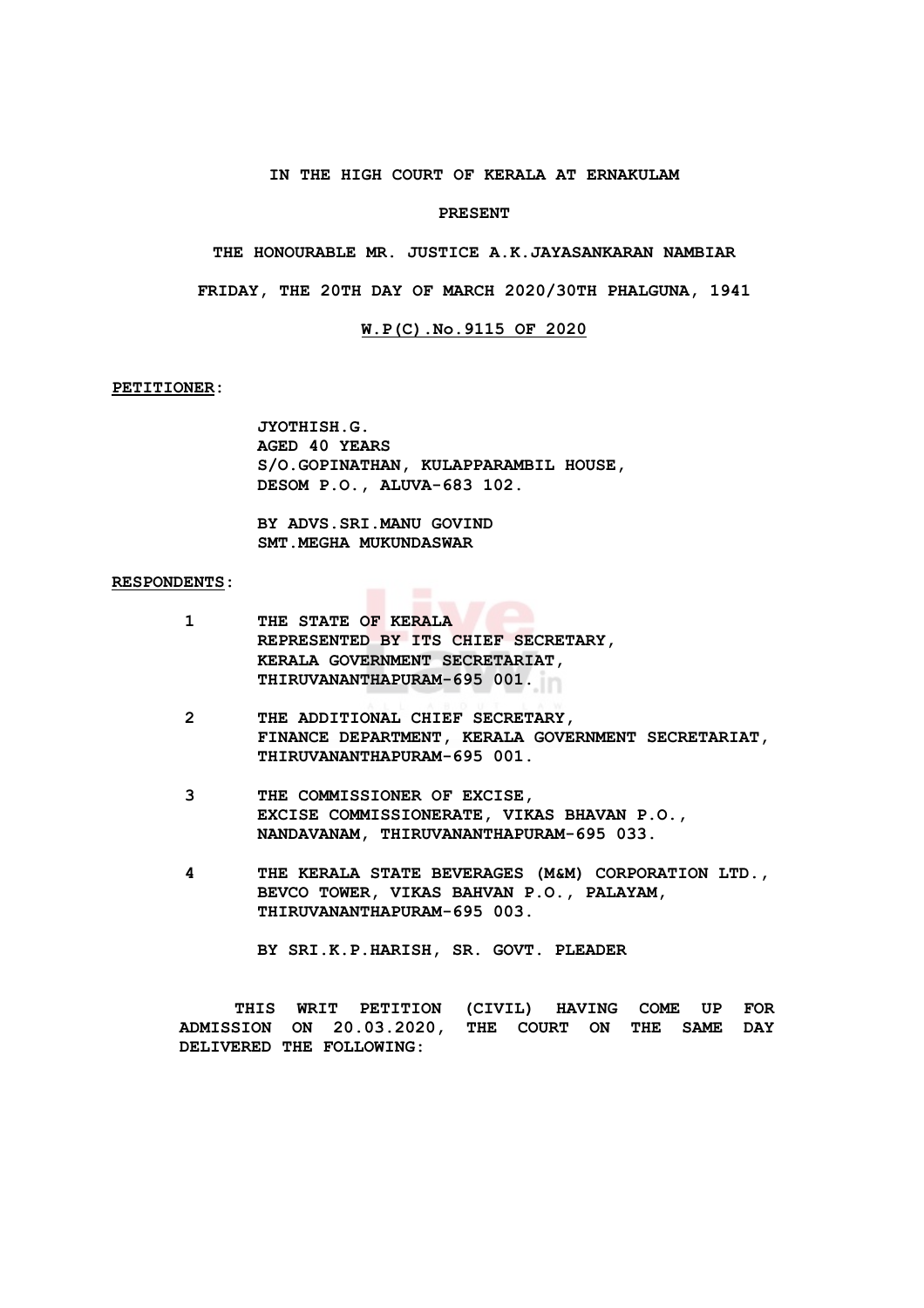# **J U D G M E N T**

It is with a deep sense of exasperation and a tinge of disgust that I write this judgment in a writ petition filed by a citizen of this country, who has approached this Court seeking a seemingly innocuous direction to the 4th respondent Kerala State Beverages Corporation, to consider and pass orders on Ext.P4 representation preferred by him before the said Corporation, within a time limit to be fixed by this Court.

2. The petitioner is stated to be a consumer of potable alcohol, and the representation that he has preferred before the Beverages Corporation requires the Corporation to take a decision to make available potable liquor for delivery to consumers in the State through online platforms. The petitioner states that while the usual mode of sale of potable liquor is through the various retail outlets of the Corporation, and the said outlets are inevitably crowded during business hours, the outbreak of COVID 19 virus has rendered it unsafe for him to visit an outlet for procuring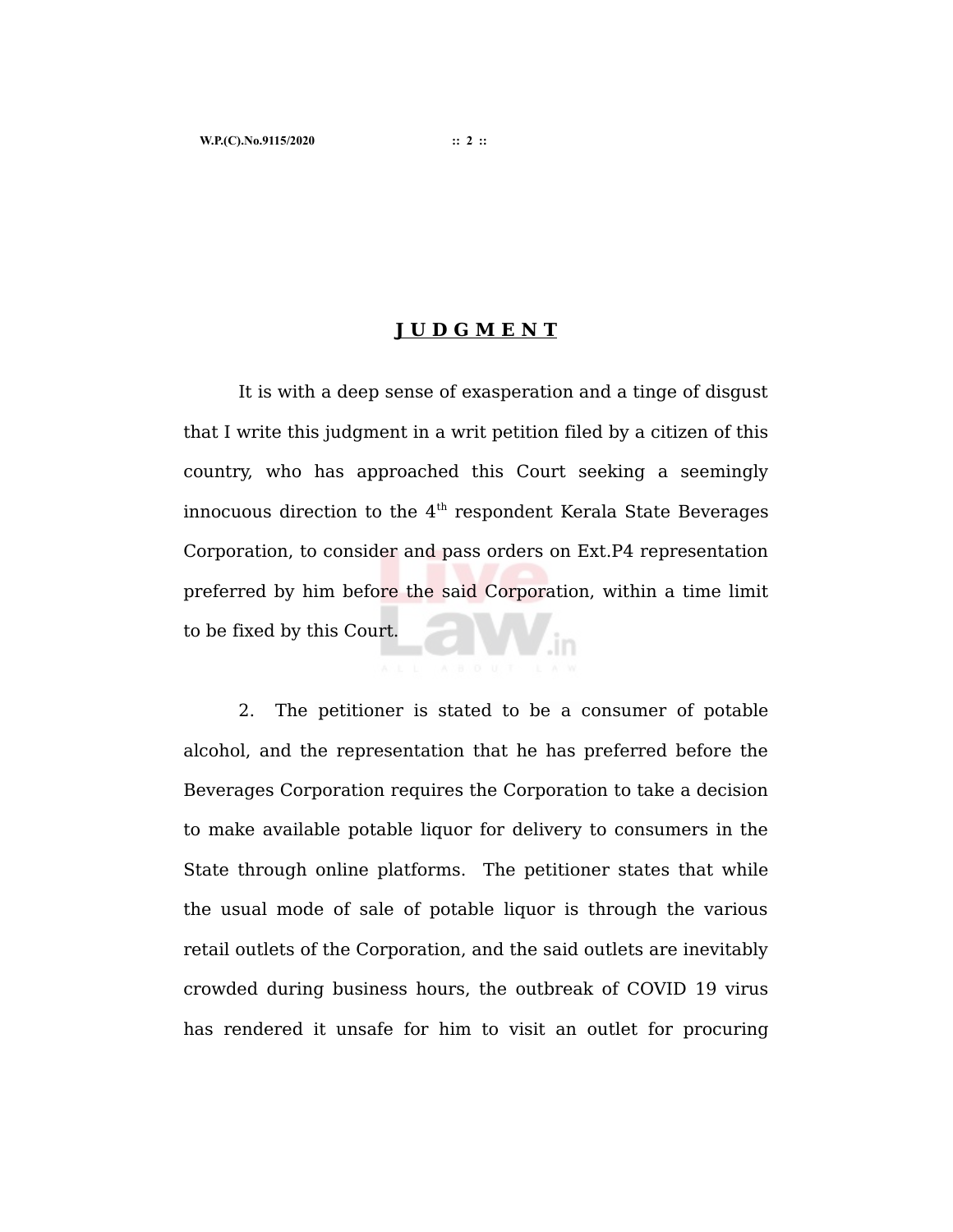alcohol for his consumption. His representation to the Corporation, suggesting alternate modes of delivery of alcoholic liquor to consumers, is stated to have been preferred under the said circumstances.

3. Under normal circumstances, this Court would have simply found that the petitioner had no right to insist on a delivery of potable alcohol for his consumption through a platform of his choice, more so when the commodity in question is one in respect of which, no person has a fundamental right to trade. That apart, the subject matter being one within the exclusive privilege of the State Government to vend, the mode of distribution of alcoholic liquor for human consumption, is at any rate, a policy decision that has to be taken by the State Government, with which this Court would seldom interfere. The writ petition would have therefore been dismissed by finding that the reliefs sought for therein cannot be granted, and that the petition itself was one filed by a person looking for cheap popularity through its institution before this Court.

4. What has irked this Court in the present writ petition, however, is not so much the prayer sought for therein, but the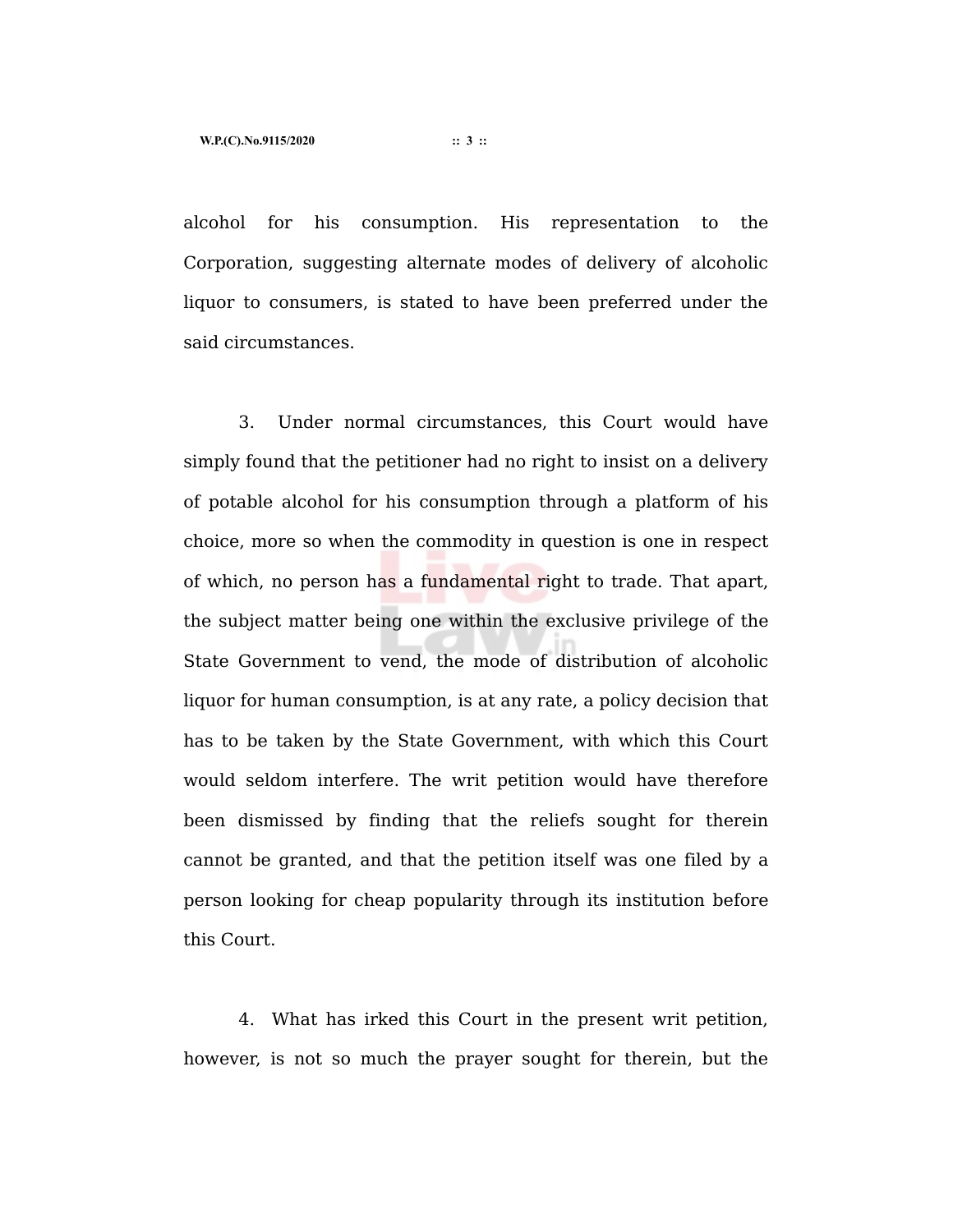circumstances under which it was filed before this Court. Consequent to the outbreak of the COVID-19 virus, our State has been under severe pressure to develop and adopt adequate measures to help contain the spread of the virus. The pressing concern that the State faces today is with regard to the transmission of the virus from an infected person to others, especially the elders in Society, through healthy individuals who may act as carriers of the deadly virus. With a view to contain the spread of the virus, the World Health Organisation, as also the Health authorities in the State, had suggested the adoption of adequate measures to prevent crowding of persons in public places, especially in public institutions like hospitals, Airports, Railway stations, places of religious worship, recreational spaces and Judicial institutions. The advisory issued by the Health Department advocates the practice of social distancing among persons, so as to contain the transmission of the virus in Society. Taking cue from the advisories issued by the Health authorities, this Court too had issued directions in the week beginning 16.3.2020, for restricting the number of cases to be filed in Court to the bare minimum, and in respect of only very urgent matters, so that the administrative machinery in this Institution would not have to spend long hours in crowded conditions. The restrictions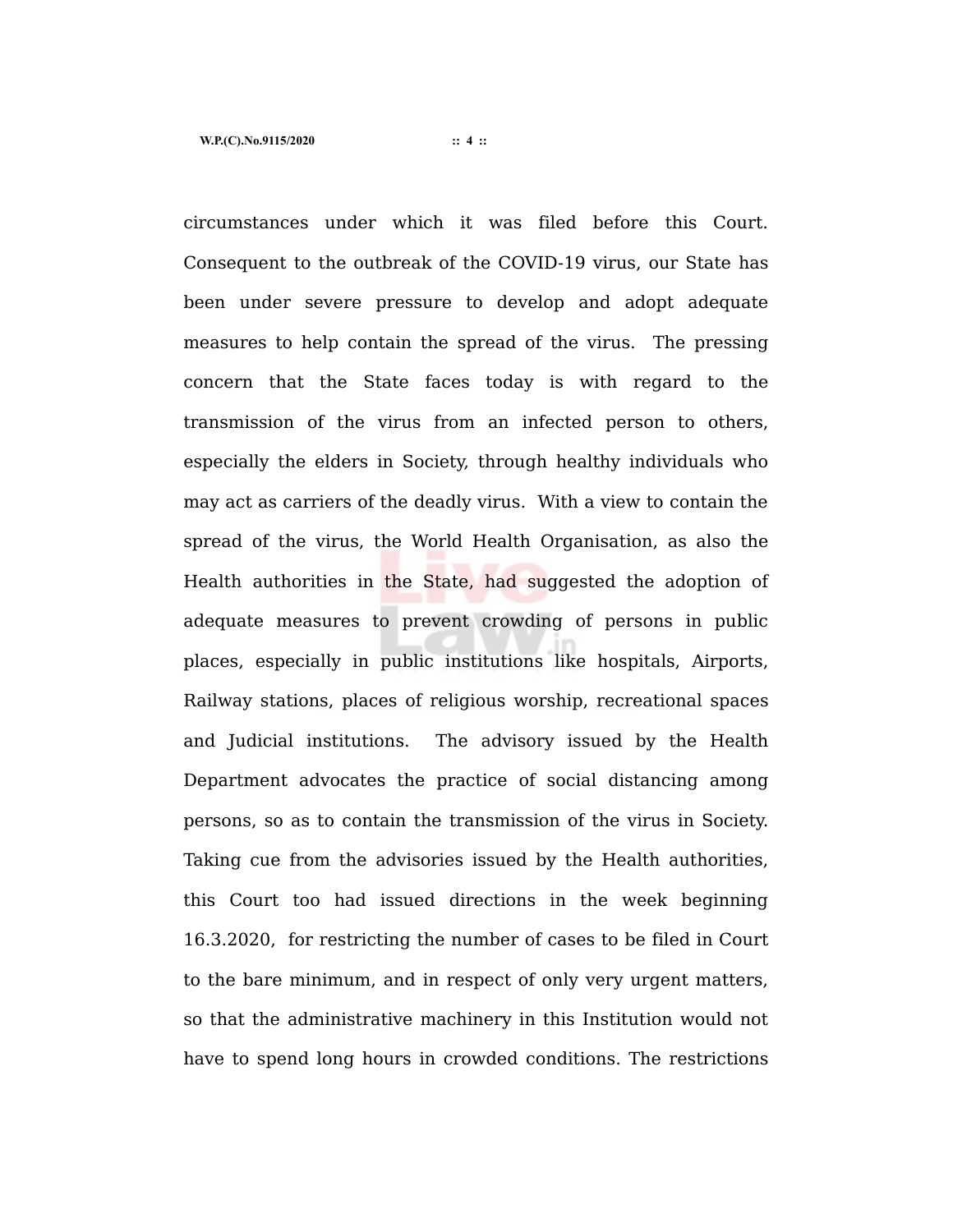were contemplated only for a short period from 16.03.2020 till 31.3.2020, to coincide with the end of the transmission period of the virus, as projected by the Health authorities. This Court had also published clear instructions to the litigating public and lawyers to exercise their discretion in identifying and filing only such cases during the aforesaid period, as were very urgent and could not brook even a fortnight's delay, for recourse to justice.

5. It is indeed distressing to note that, notwithstanding the clear instructions given with a view to attaining the objectives of the Health Department, writ petitions have been indiscriminately filed before this Court, even when there would be no prejudice caused to the interests of the litigant had they waited till 31.3.2020, for filing their case The citizenry ought to realize that the restrictions imposed by this Court on the filing of cases is with a view to ensuring that their fundamental rights as citizens, for access to justice, is guaranteed to the extent possible, even at the cost of exposing the Judges, lawyers, clerks and staff of this Court, to the risk of viral infection. When measures such as these are adopted by this Institution in public interest, the very least that is expected from the litigating public is a sensitivity to the interests of their fellow citizens in Society, who like them have a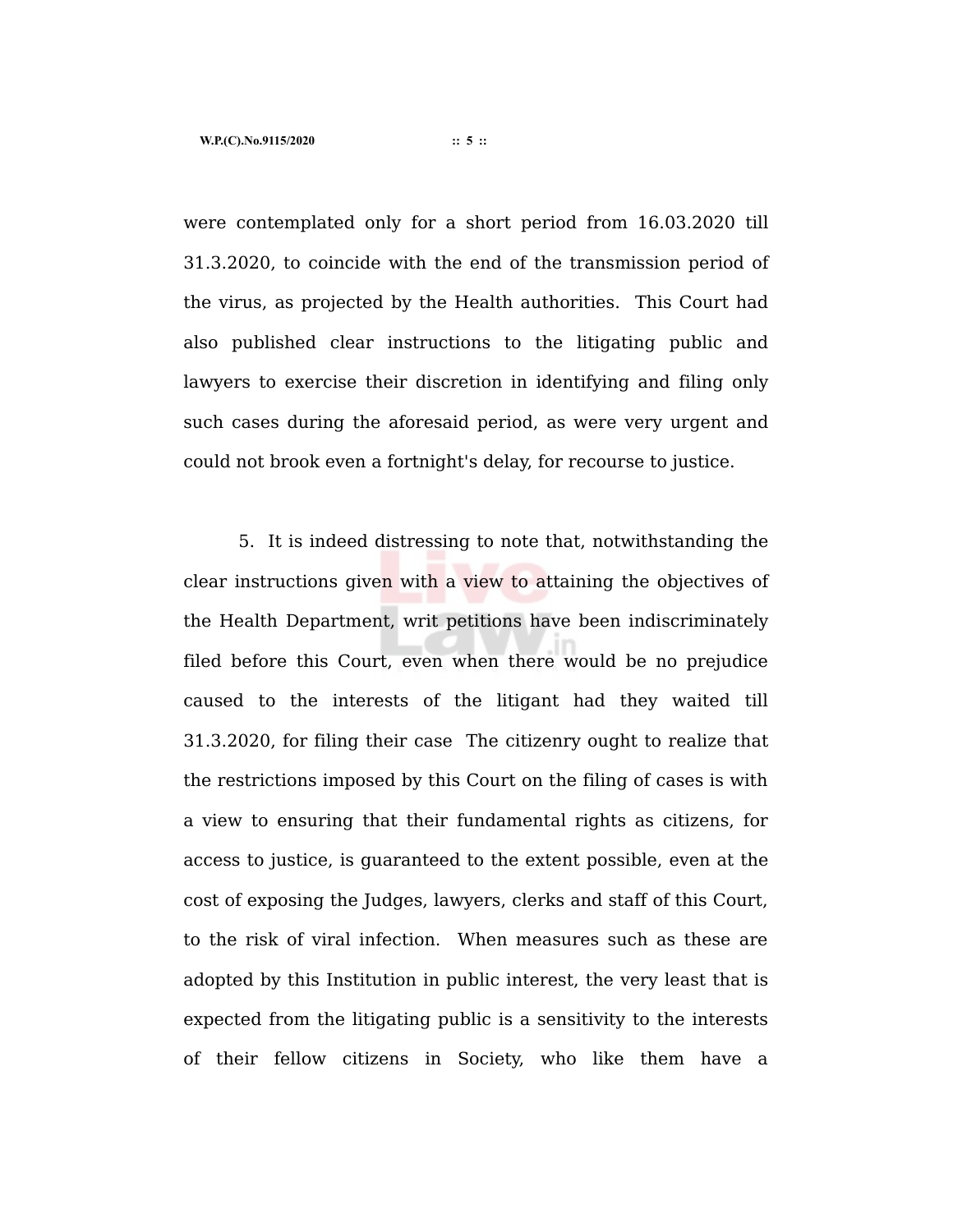fundamental right to a safe place of work and a healthy environment.

6. The instant case is yet another one, in a series of such petitions that have been filed in this Court, that manifests the total insensitivity of a litigant to the interests and well being of his fellow citizens, whose presence within the portals of this Institution, is necessitated in connection with a consideration of the case instituted by him. One cannot help but lament at the selfishness of the petitioner in the instant case, and others like him in Society, whose obsession with perceived "rights" blinds them to the obligatory 'duty' that they owe to their fellow citizens.

The petitioner's conduct in filing this frivolous petition at a time like this, while making a mockery of the salutary concept of access to justice, which this institution strives to guarantee, also ridicules the functioning of this noble institution. For the said reckless, insensitive and insolent action, the petitioner cannot be let away lightly. Although the learned counsel for the petitioner prays for permission to withdraw the writ petition, I am of the view that, merely because he has chosen to withdraw the writ petition, after having filed the same and submitted the writ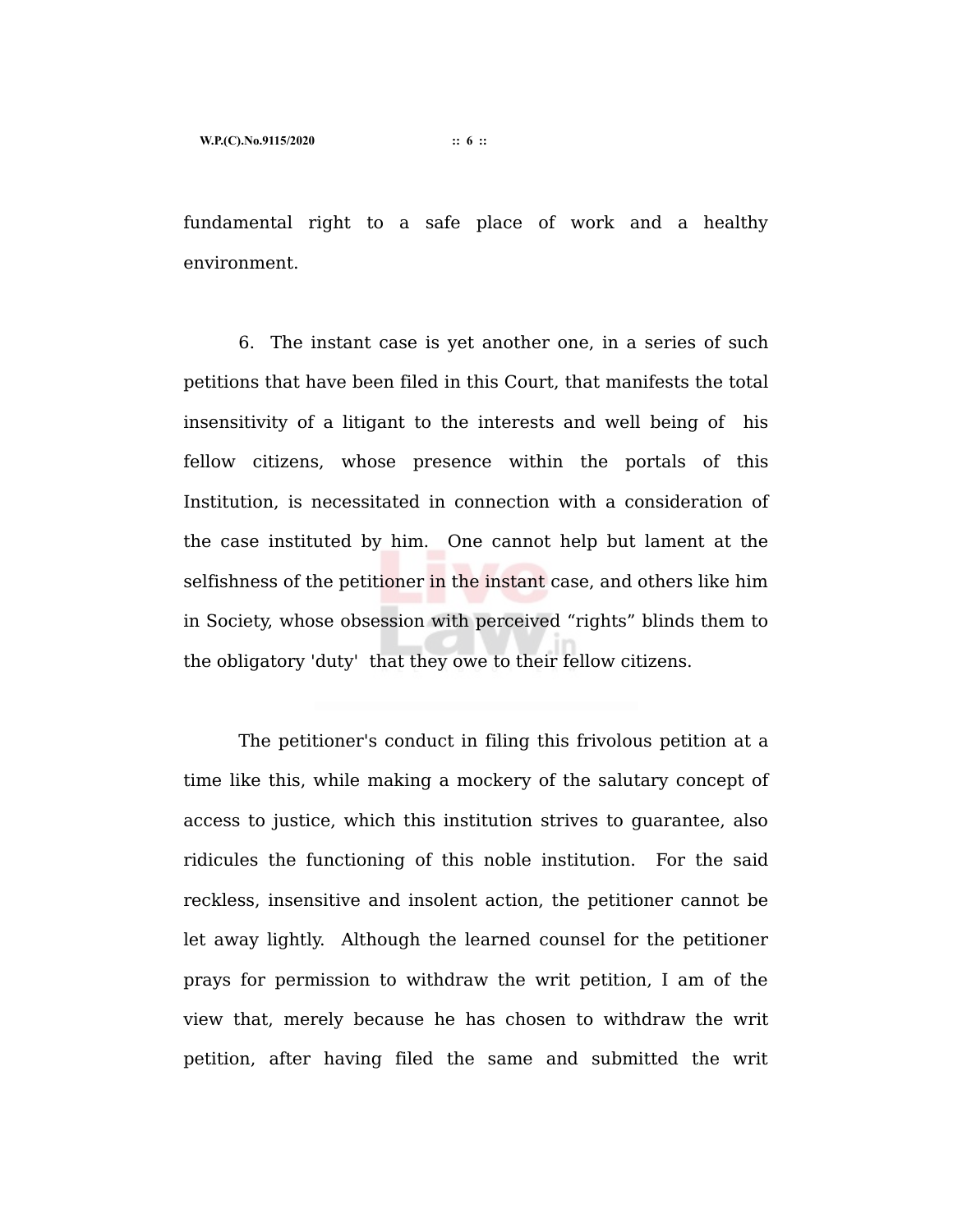petition to the processing that is required before it reaches the Bench, the petitioner cannot be exempted from the costs that must inevitably be imposed on him for his conduct. Accordingly, while dismissing the writ petition with the contempt that it deserves, I also deem it appropriate to impose exemplary costs of Rs.50,000/- [Rupees Fifty thousand only] on the petitioner, which amount he shall pay to the Chief Minister's Distress Relief Fund, within two week from today, and produce a receipt of such payment before the Registrar General of this Court, failing which, the said amount, together with interest thereon, shall be recovered from him through revenue recovery proceedings.

# **Sd/- A.K.JAYASANKARAN NAMBIAR JUDGE**

**prp/20/3/2020**